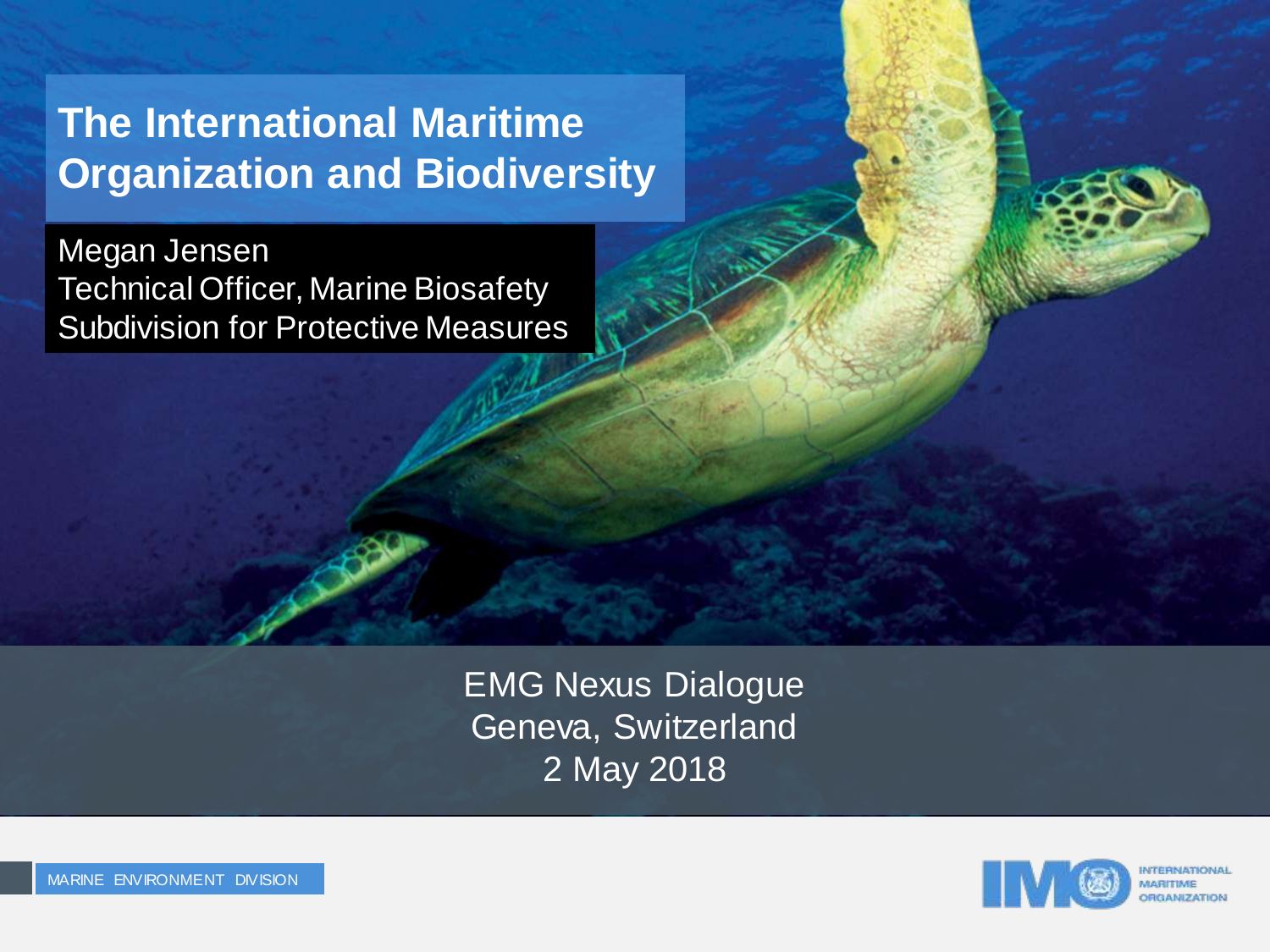#### **International Maritime Organization – London, UK**





**INTERNATIONAL**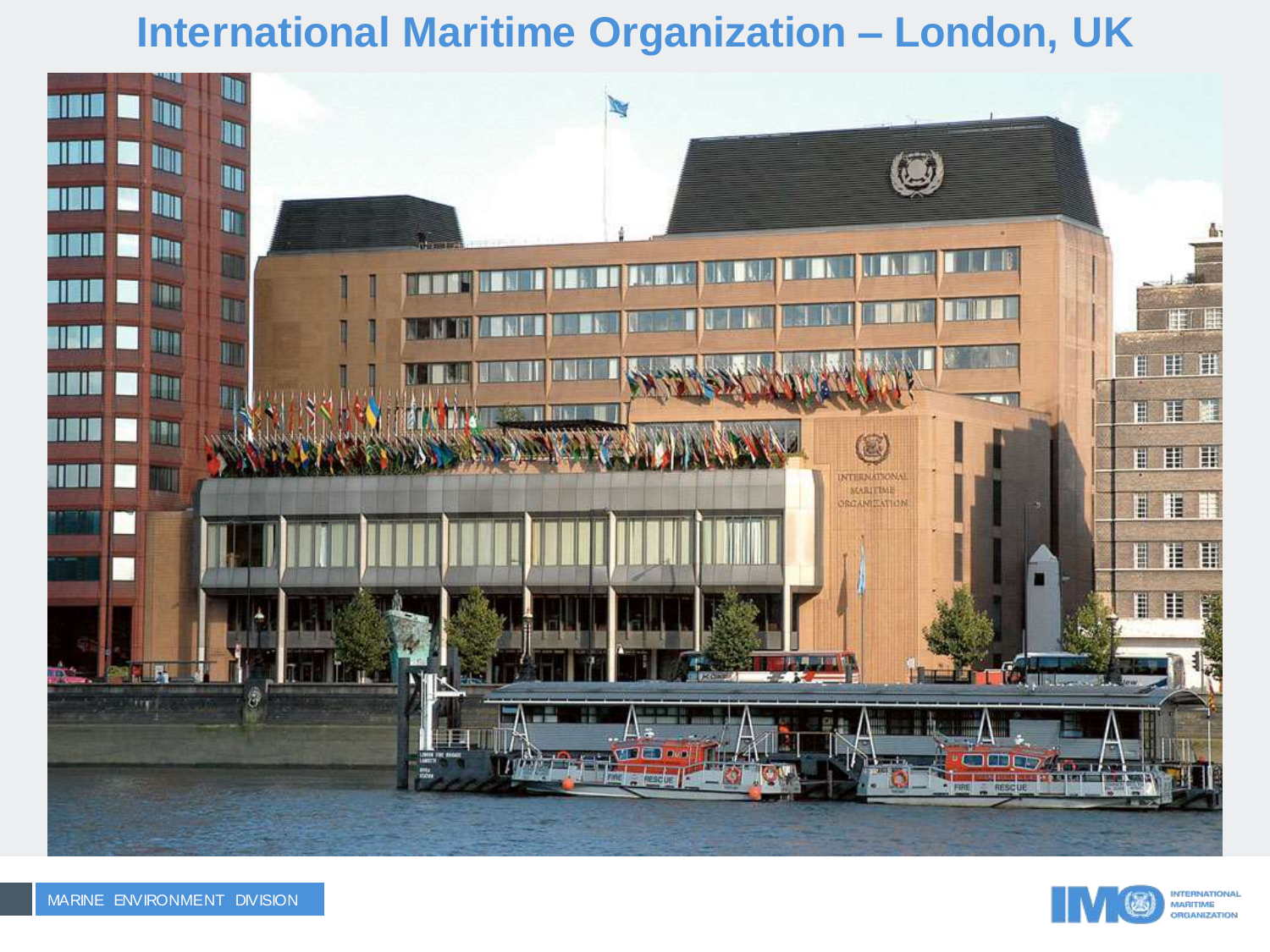**International Maritime Organization – London, UK**

Specialized UN agency responsible for regulating international shipping: 'Safe, secure and efficient shipping on clean oceans'

Membership:

- 173 Member States and three Associate Members (including all major ship owning nations and all major port/coastal states)
- Observers in consultative status: IGOs and NGOs
- 50+ IMO conventions and 100+ protocols/guidelines covering ship design and construction, ship operation and equipment, crew and discharge/emissions

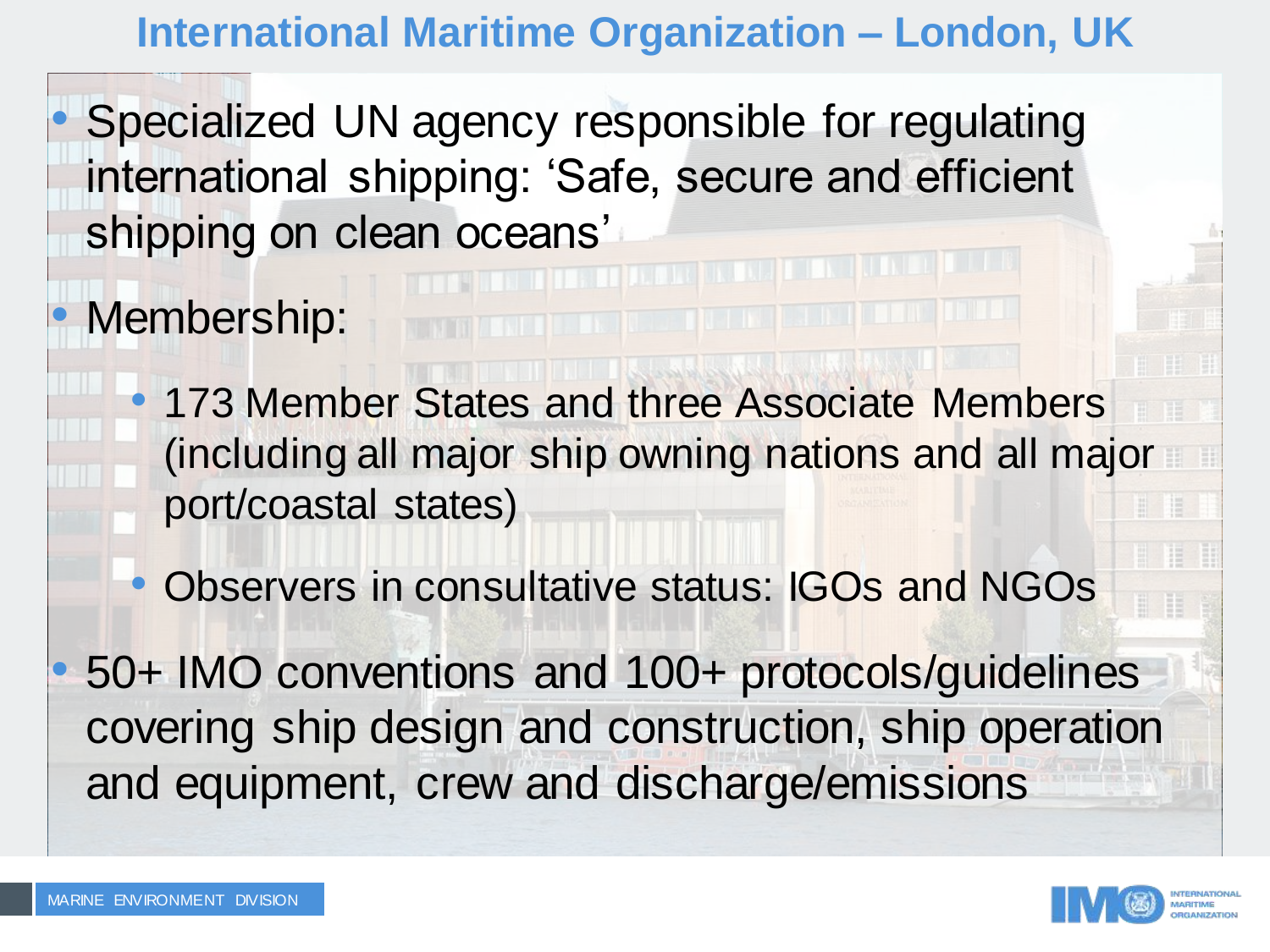## **Biodiversity and IMO Instruments/Guidelines**





**FRNATIONA** 

**CANIZATION**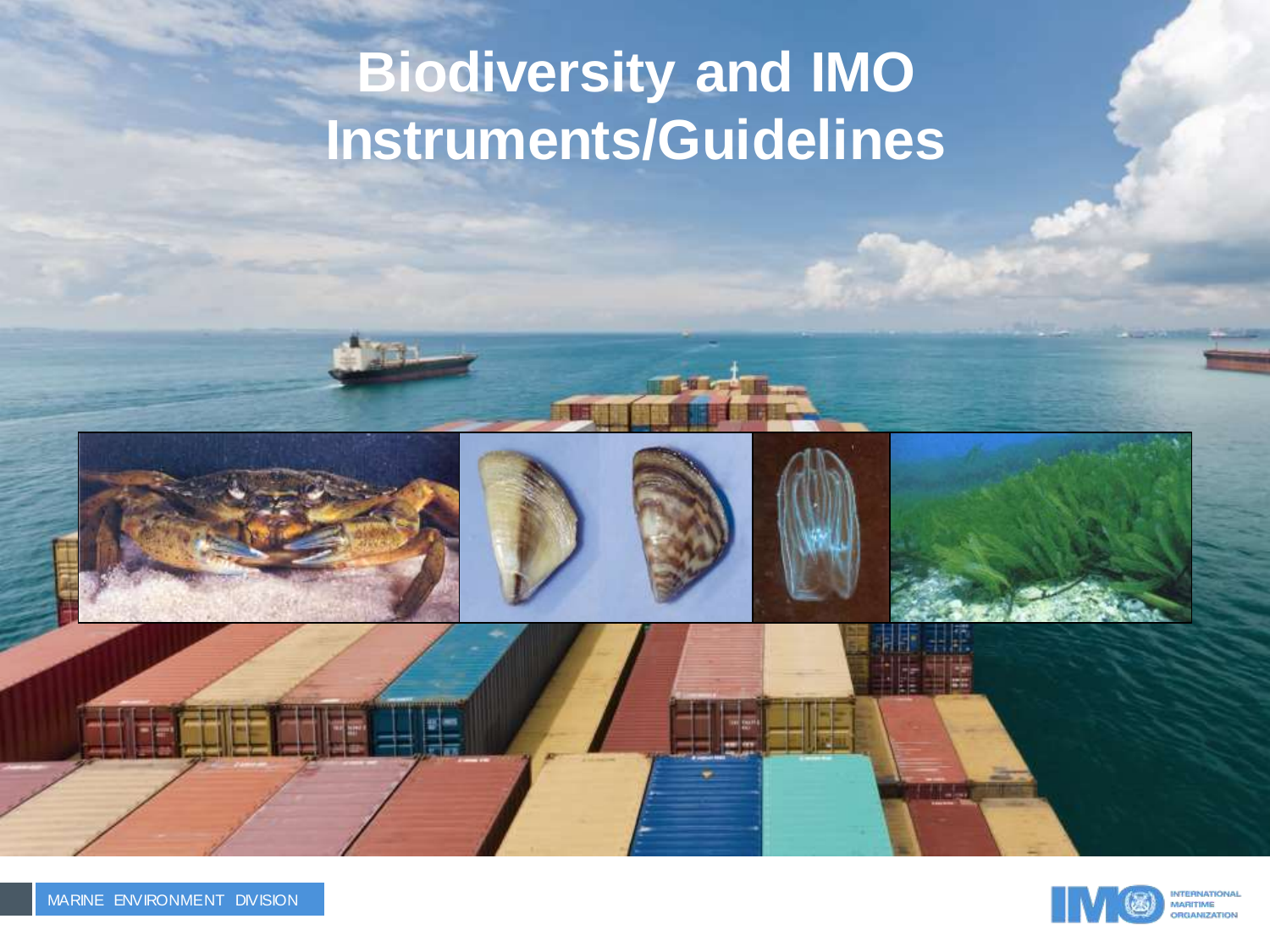## **Biodiversity and IMO Instruments/Guidelines**

• **Ballast Water Management Convention**: reduces the risk of invasive aquatic species arriving via ballast water



- **Anti-Fouling Systems Convention**: bans harmful substances from anti-fouling coatings
- **Biofouling Guidelines**: recommended best practices to reduce the transfer of invasive aquatic species from fouled hulls
- **London Convention & Protocol**: bans dumping waste at sea

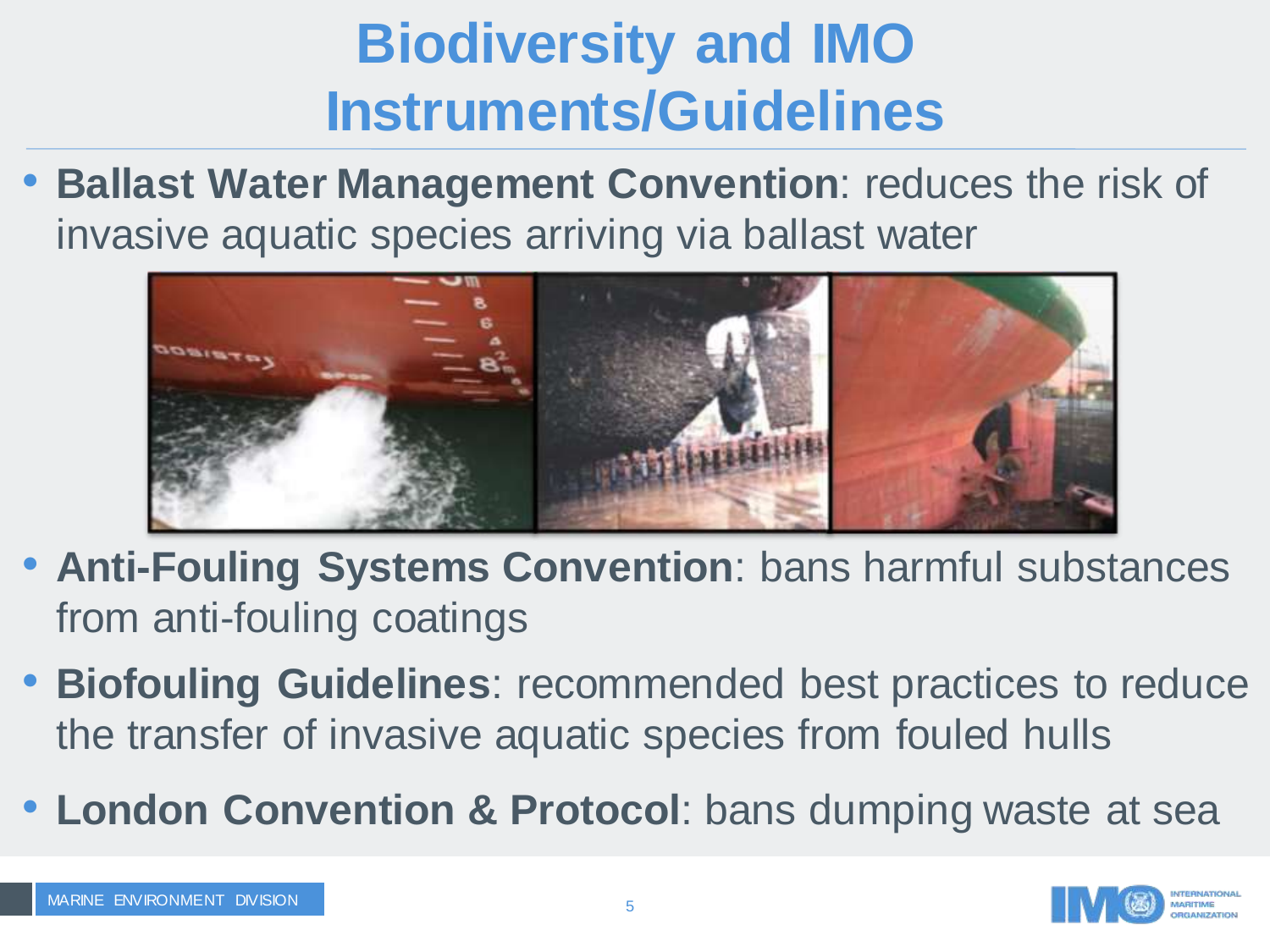## **IMO projects to prevent invasive species**

• **GloBallast**: Two-phase project over 15 years to address the legal, policy, and technical challenges to implementing BWM Convention and reduce invasive aquatic species



• **GloFouling**: 5 year project beginning late 2018 to reduce the transfer of invasive aquatic species from fouling







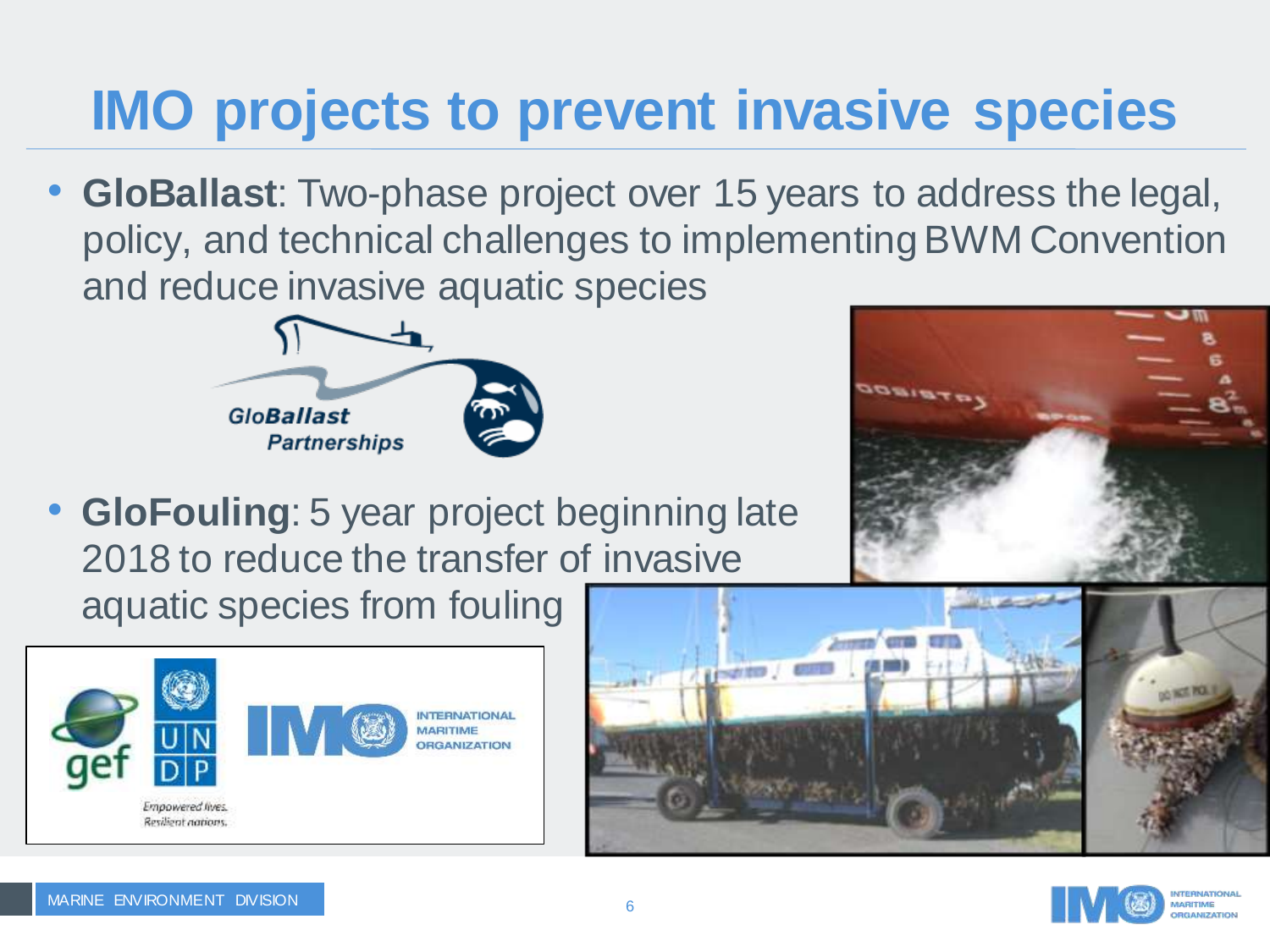#### **Cooperation with relevant organizations**

- Environment Management Group
- Intergovernmental processes (e.g. BBNJ)
- Working Group on Ballast and Other Ship Vectors (WGBOSV)
	- ICES, IOC, IMO
- Inter-agency Liaison Group on Invasive Alien Species
	- CBD, CABI, CITES, FAO, ICAO, IMO, IPPC, IUCN, OIE, WTO
- Biological and Ecosystem Services Network (BES-Net)
	- Hosted by UNDP



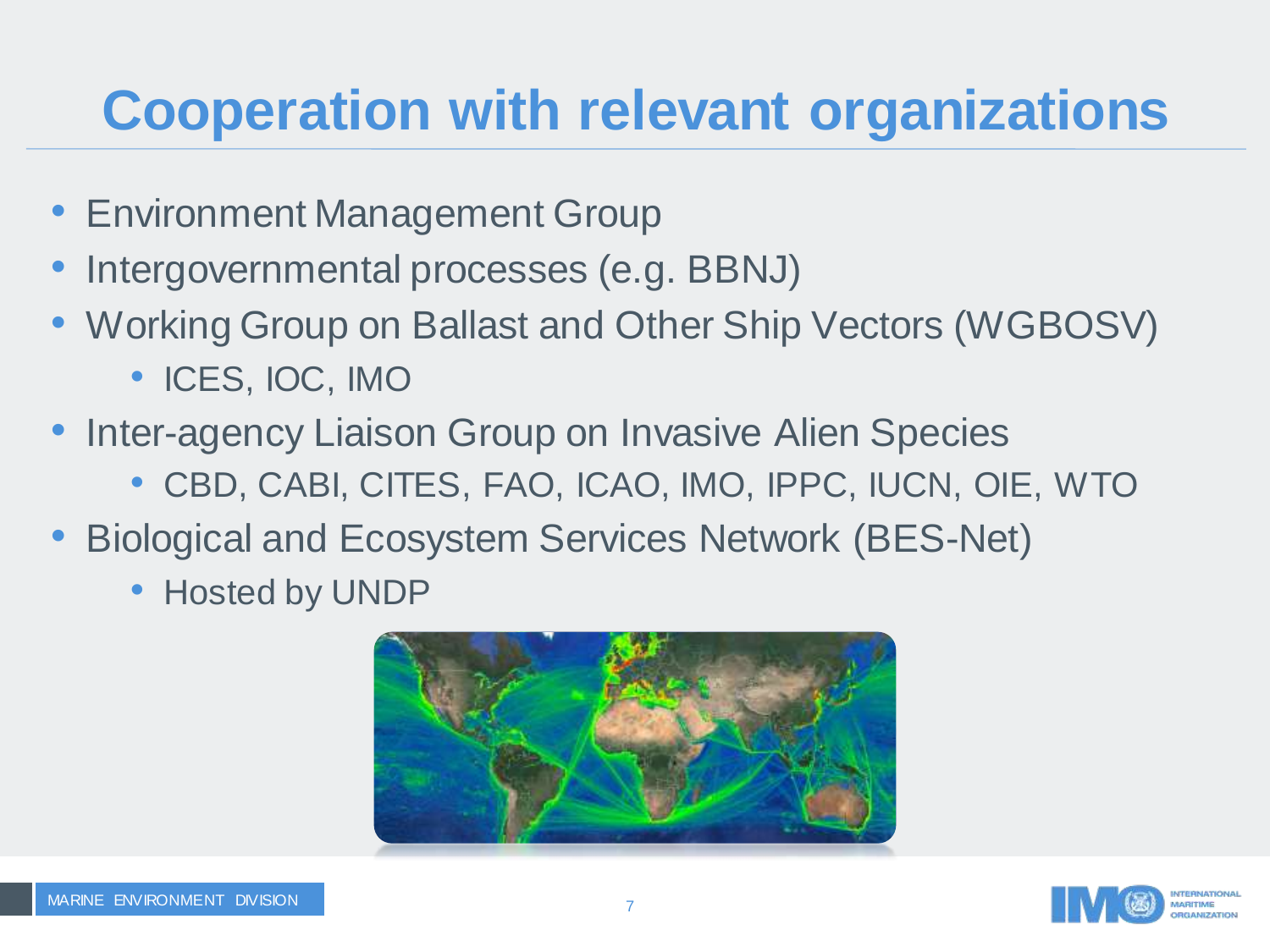# **Unique challenges**



- Multiple stakeholders/competing interests:
	- separate agencies within Member State governments (e.g. maritime and environmental ministries)
	- civil society stakeholders (shipowners and environmental groups)
	- Biodiversity an "invisible" problem to many stakeholders
- IMO is a regulatory organization
	- Member States must implement and enforce regulations
	- Necessary to support implementation of mandatory instruments and guidelines in developing countries



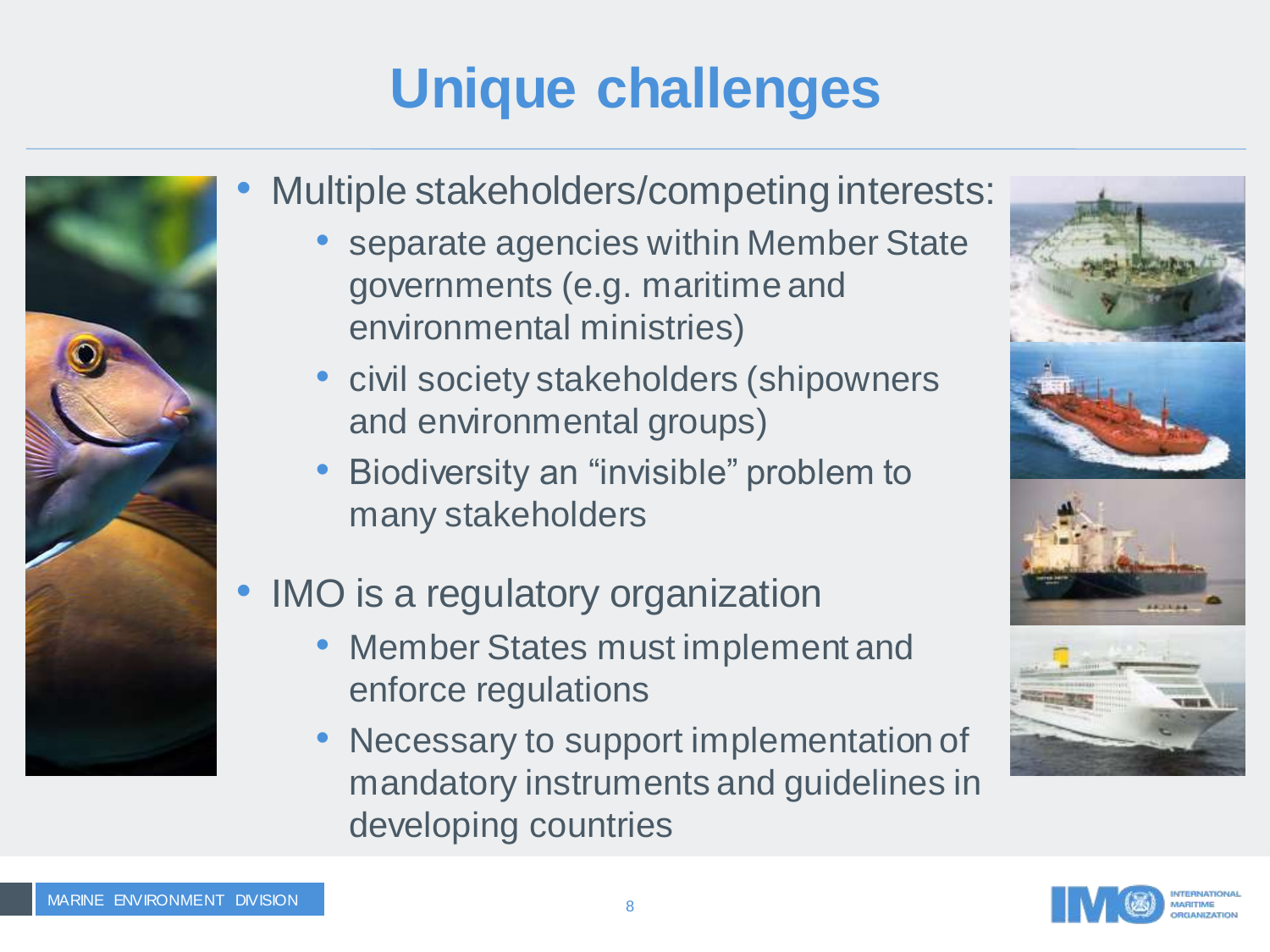#### **Integrated Technical Cooperation Programme: effective implementation of IMO instruments**

Assist developing countries in building their human and institutional capacities for compliance with IMO's regulatory framework

**IMO-ITCP 2017**: 215 activities delivered to 3500 people